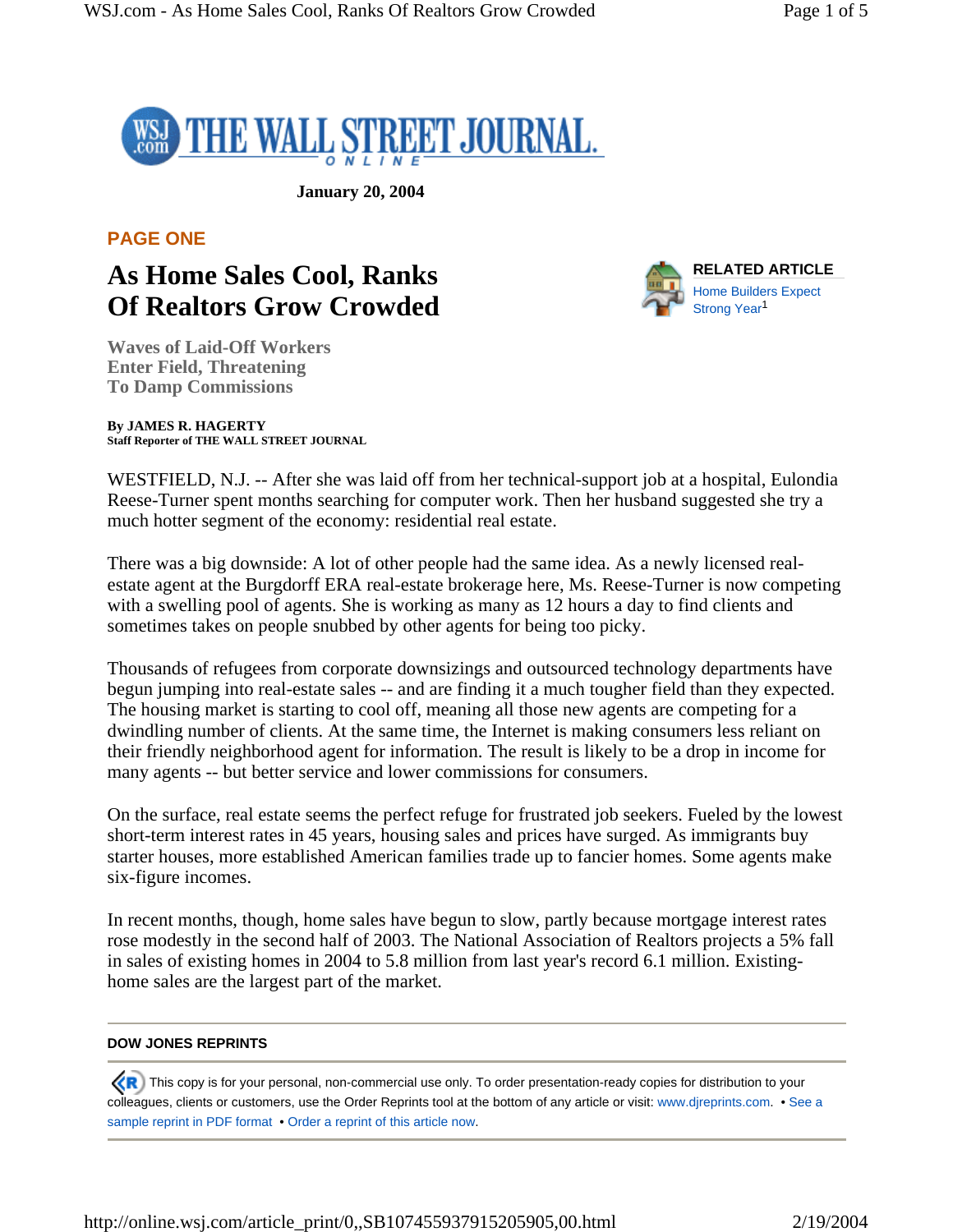Of course, even with that decline, home sales would be at the second-highest level ever, and some economists are predicting housing will stay hot, particularly in the market for new homes. The risk to such forecasts is that home sales probably will slump further if interest rates rise more steeply than expected or if the U.S. continues to export jobs.



Even if the rosier forecasts come true, more agents will be chasing fewer transactions in 2004. Membership in the NAR, which includes most of the nation's more active agents and brokers, has surged 27% in the past three years to 977,000. More are on the way: Schools that train people for real-estate licensing exams report booming enrollment.

Indeed, the residential real-estate industry has a boomtime mentality reminiscent of the one that pervaded Silicon Valley and Wall Street in the late 1990s. "The great thing about real estate is that we upsize, we don't downsize," says Bill Spadea, head of career development at Weichert Realtors, a brokerage that operates on the East Coast. Weichert recruits corporate-layoff victims as well as fresh university graduates who no longer see

corporate jobs as secure. Mr. Spadea says the best recruits already have business skills and know how to smile at customers -- "even when they're talking on the phone."

Helping to fuel the boom: Unlike most businesses, real-estate brokerage firms don't need to worry much about hiring too many people. That's because nearly all agents work as independent contractors for brokerage firms, not as employees. The brokerage firms don't pay salaries or benefits. Agents make money only when they earn commissions by completing transactions. Whether they are doing deals or not, the agents have to pay such hefty expenses as car and cellphone costs out of their own pockets.

At the same time, it's easy to become an agent. In New Jersey, for instance, students must complete 75 hours of course work at a licensed school, then pass a state examination. By contrast, obtaining a hairstyling license requires 1,200 hours of instruction.

The glut of agents will add downward pressure on commissions, says Steve Murray, editor of Real Trends, an industry newsletter. He estimates that the average commission already has declined to 5.1% from 6% in the early 1990s, partly because most people now search on the Internet before riding around in a car with an agent. While trawling the Web, prospective buyers find pitches from discount brokers offering commissions as low as 2% of the sale price. Foxtons, a four-yearold discount brokerage firm that operates in the New York region, touts 2% commissions with such slogans as "Pay off your mortgage, not your Realtor" and "Beware of sharks charging 6%."

Some upstart agents are willing to work for peanuts to build up business. Frank Borges LLosa, a 29-year-old computer whiz who became an agent last year, recently agreed to serve as the agent for the sellers of a Tudor house in McLean, Va., listed at \$2.7 million. His fee: \$1. Mr. LLosa figures he's getting great publicity by having his sign on the lawn of such a swanky house. And he hopes the owners will use him when they buy their next home.

Even at 5% or 6%, commissions aren't as lucrative as they seem. In a

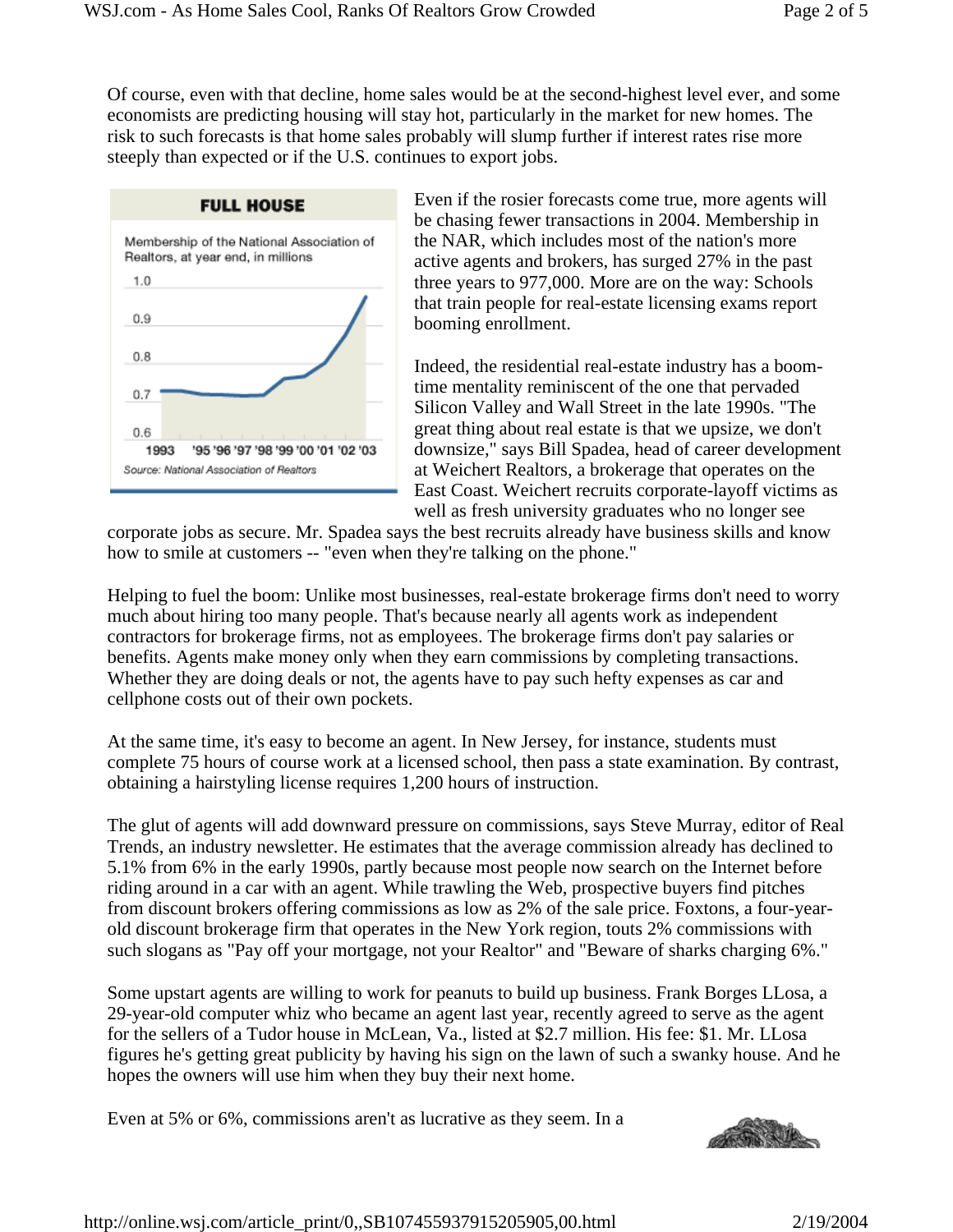typical sale, the agents representing the buyer and the seller each get around 2.5% to 3%. On a \$300,000 sale, that would be \$7,500 to \$9,000 each. The agents then share as much as half of their take with the brokerage firms where they work. The most successful agents, who bring in lots of business, can persuade the brokerage firm to take a smaller cut of each deal.

In 2002, the latest year for which data are available, median income for agents was \$39,300, according to the NAR. Given the slowing market and the huge influx of competition, the typical agent's income is almost certain to fall this year.

Elyse Eskanos of Denver says she used to make as much as \$150,000 in annual commissions. That fell to \$40,000 or less in recent years as more and more people became agents. "Everybody has a friend or a relative who's a realtor," Ms. Eskanos says. She found that some people planning to sell houses were interviewing five or six agents, then choosing the one who offered to work for the smallest commission.

After deciding "I'm just sick of it," Ms. Eskanos last year gave up real estate. She now runs a Denver bar called the Dirty Duck, featuring the "best burgers east of I-25."

Brokerage firms have no trouble finding recruits, though. At Weichert headquarters in Morris Plains, N.J., call-center operators ring a bell every time they get someone to commit to attend a seminar for prospective agents. Last year, 30,000 people agreed to attend those seminars, and over 2,000 became Weichert agents. On a recent morning, the recruitment bell was dinging every minute or two.

Today's crop of newcomers is different from the stereotypical real-estate agent: a suburban mom or a retiree seeking part-time work for extra income. "It used to be people who came because of the flexible schedule. Translation: 'I don't have to work that hard,' " says Greg Rand, managing partner of Prudential Rand Realty in White Plains, N.Y.

Now, he says, many new agents are hard-chargers with lots of business experience and computer skills who are primary breadwinners for their families. Many have lost good jobs and need to replace the income. Mr. Rand thinks some of these newcomers will outperform old-timers who aren't willing to work as hard or haven't developed computer skills needed to do research and communicate efficiently with customers.

The median age of NAR members is 51. But operators of some training schools report a big influx of younger people. A recent survey at Anthony Real Estate Schools, part of Washington Post Co.'s Kaplan subsidiary, found that 43% of students preparing for real-estate license exams were under 35. People in the industry say low interest rates have allowed more young people to buy houses and, in the process, given many of them the temptation to try their luck as agents. As computer skills become more important in selling real estate, some young people also think they will have an edge over veteran technophobes.

Computers and the Internet are a mixed blessing for agents. Agents can save time by using e-mail to communicate with their customers. They can avoid some fruitless house-viewing trips by encouraging customers to look at offerings on the Web first. But the Internet also changes the way some people choose an agent. One common way to find an agent is to ask a friend for a recommendation, giving agents with the biggest social circles an advantage. Now a growing number of people are open to finding an agent online.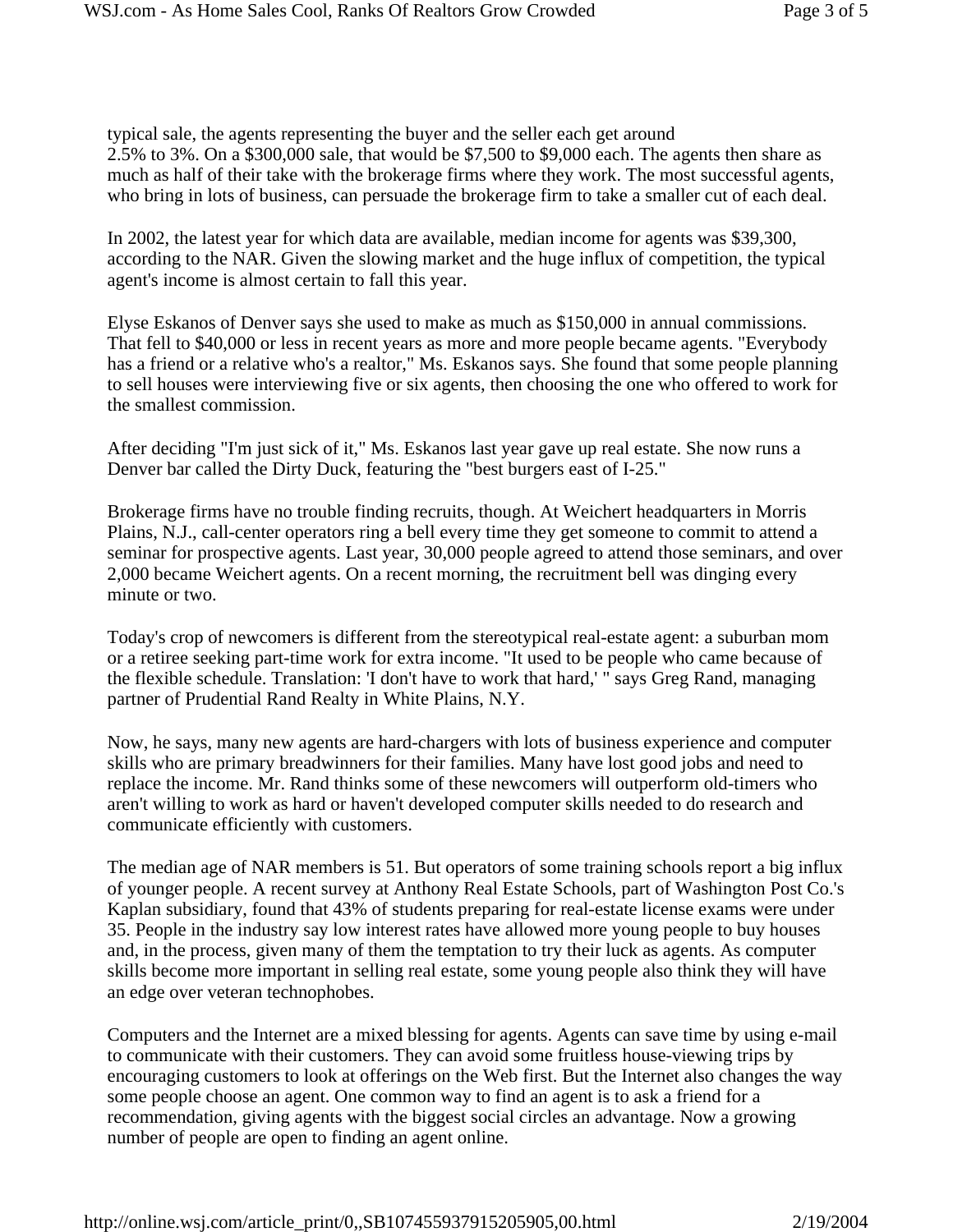Online brokerage firms such as eRealty Inc. and zipRealty Inc. several years ago began attracting customers by putting large amounts of information about houses on their Web sites. "Customers are able to choose the homes they want to see instead of having agents suggest what they should see," says Sonia Taylor, a spokeswoman for zipRealty.

Now traditional bricks-and-mortar brokerage firms are working harder on their Internet marketing. Weichert last year opened a call center to respond to people who click for more information on Internet ads. Weichert's aim is to call those potential customers within 60 seconds of receiving the e-mail. People surf from one site to another so fast that "it's really a race for the customer," says Bret A. Violette, who runs the Internet operation. When the call-center employees connect with a good prospect, they immediately patch that person through to a Weichert agent's cellphone.

There's a catch for the agents, though: If those Web-harvested customers complete a transaction, the agent has to turn over a much bigger-than-usual slice of the commission to Weichert. Mr. Violette says that bigger slice is needed to pay for the costs of the call center.

Ms. Reese-Turner, the former hospital employee, needs to help her husband, a school-bus inspector, meet mortgage payments, raise three children and care for aged relatives. Even if it means working long hours six or seven days a week, the 45-year-old Ms. Reese-Turner plans to stick with her new job in real estate.

Ms. Reese-Turner hoped to sell houses to former colleagues from her hospital job. But some of them have recently lost their jobs and others are so fearful of layoffs that they don't want to make big financial commitments. To cast a wider net, she wears her Burgdorff name tag everywhere, even while shopping or visiting the doctor, and volunteers to work at open houses organized by colleagues.

At one recent event, she met Ruth Skerritt-Abraham. Over the past year, two other agents had given up on Ms. Skerritt-Abraham, who works as a middle manager at an insurance company. She says those agents decided it would be too difficult to find something in her price range that she would want. With few other customers, however, Ms. Reese-Turner was willing to try her luck.

The first house they visited was on a short street just off a major highway. At one corner was an adult video shop. A rusting shopping cart lay on its side in a vacant lot across from the house. Ms. Reese-Turner searched for something positive to say, then offered: "You have few neighbors." Ms. Skerritt-Abraham didn't even get out of the car.

The next house looked more promising, but the tiny backyard was in the shadow of a highway overpass. Ms. Skerritt-Abraham again decided not to go inside. The two women fled the next house after finding a young man, surrounded by fast-food wrappers, in a deep sleep on the third floor. Ms. Skerritt-Abraham then rejected the next several houses because the yards were too small. "I'm picky," she said softly. "I'm sorry."

"No, no," Ms. Reese-Turner replied. "This is a life decision."

At 7 p.m., the tour was complete. As she got out of the car, Ms. Skerritt-Abraham said she might want to go back to one house with her husband. Ms. Reese-Turner, having already put about 70 miles on her car during the day, headed back to the office to check her e-mail.